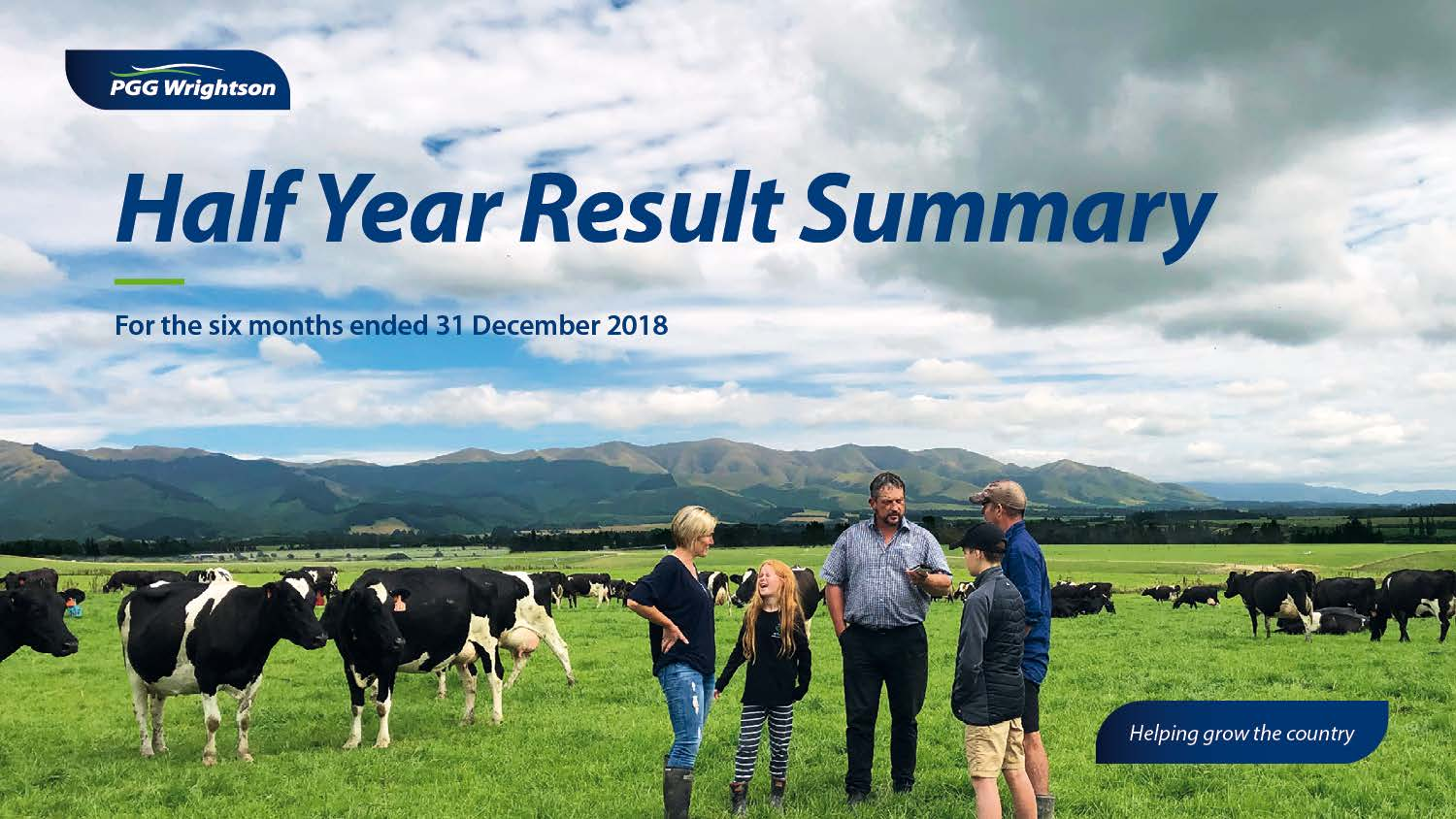

## *Financial reporting changes*

- The sale of PGG Wrightson Seeds Holdings Ltd (Seed and Grain) to DLF Seeds A/S is considered to be highly probable.
- Accordingly, Seed and Grain is disclosed as a discontinued operation with its assets and liabilities recorded separately as held for sale. The comparative periods profit or loss also includes Seed and Grain as a discontinued operation.
- The risks and rewards of the Seeds and Grain business are effectively treated as having passed to the purchaser, DLF Seeds A/S, from 1 July 2018.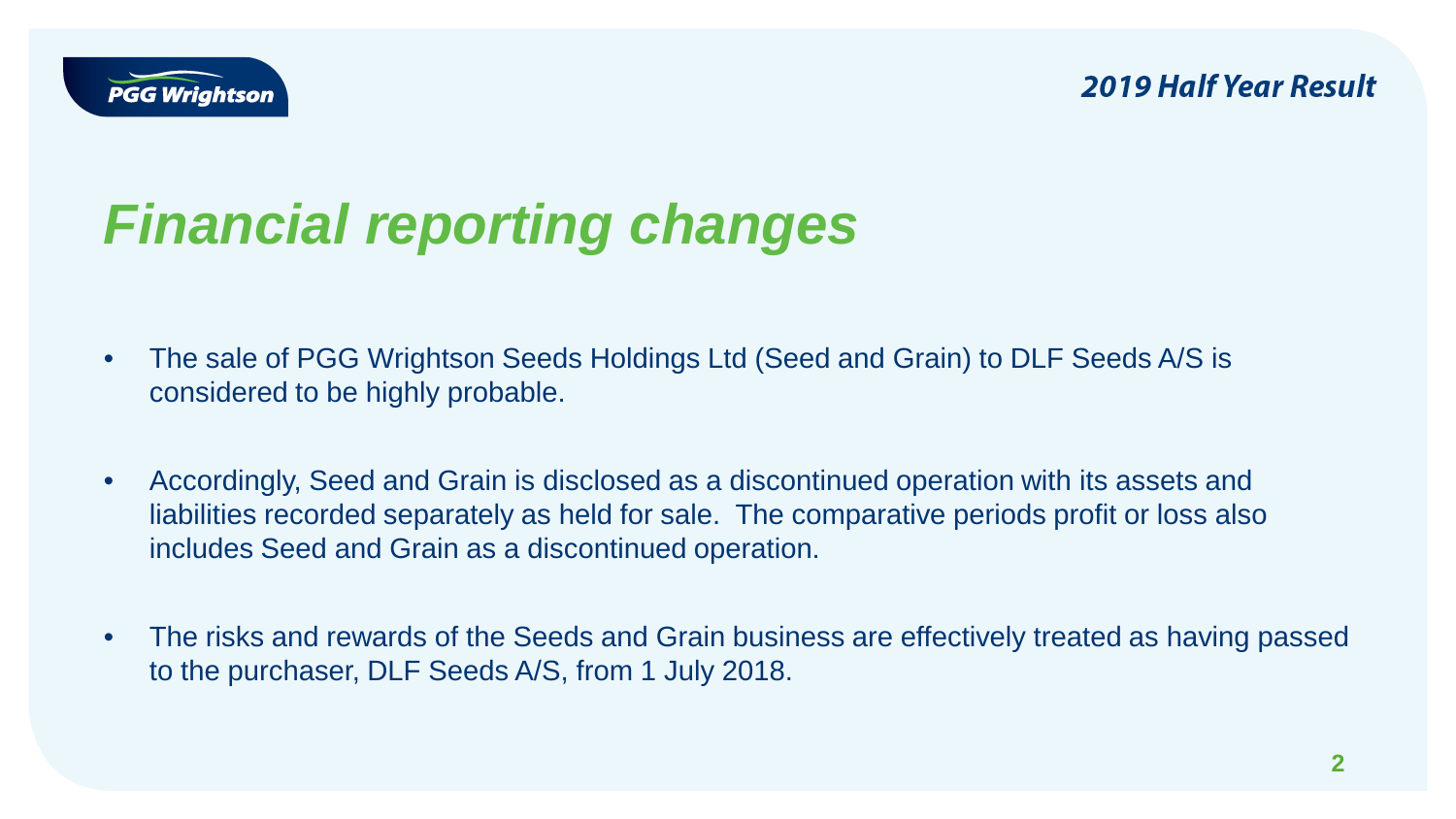

### *Rural Services\**

- Half year Operating EDITDA for Rural Services of \$17.8 million (compared to the record \$23.4 million in FY2018) impacted by a wet season and a claim event.
- The factors impacting performance have been felt across the rural sector and PGW has confidence that we have held, and in some cases grown, our market share.
- Following settlement of the Seed and Grain transaction we would expect to report a capital gain on sale in excess of \$120 million which will flow through to net profit after tax.

\*Rural Services incorporates Agency operating group, Retail and Water operating group, along with Other (supporting corporate services).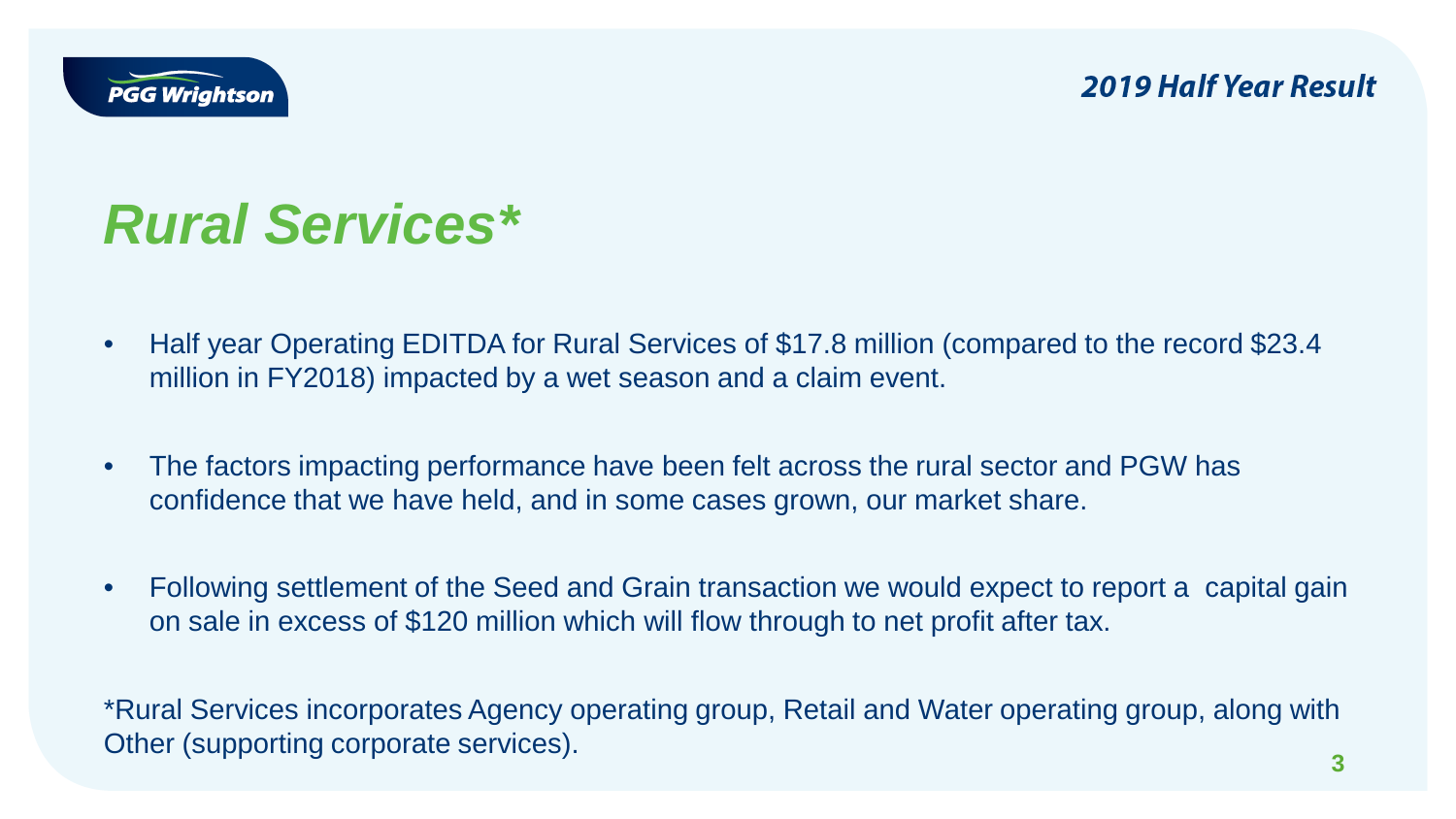

# *Rural Services Half year result Operating EBITDA (three year summary)*

|                         | <b>HY 2017</b><br>(\$ million) | <b>HY 2018</b><br>(\$ million) | <b>HY 2019</b><br>(\$ million) |
|-------------------------|--------------------------------|--------------------------------|--------------------------------|
| <b>Retail and Water</b> | 18.9                           | 23.6                           | 23.0 <sub>1</sub>              |
| Agency                  | 2.0                            | 4.6                            | 1.6<br>$\overline{2}$          |
| <b>Other</b>            | $-3.6$                         | $-4.8$                         | $-6.83$                        |
| <b>Rural Services</b>   | 17.3                           | 23.4                           | 17.8                           |

1. A \$1.8 million one-off claim event cost which was not recoverable.

2. Negatively impacted by Wool and Real Estate trading, and a first half timing delay for our Livestock business.

3. Increase due to strategic review costs and timing of inter-company eliminations.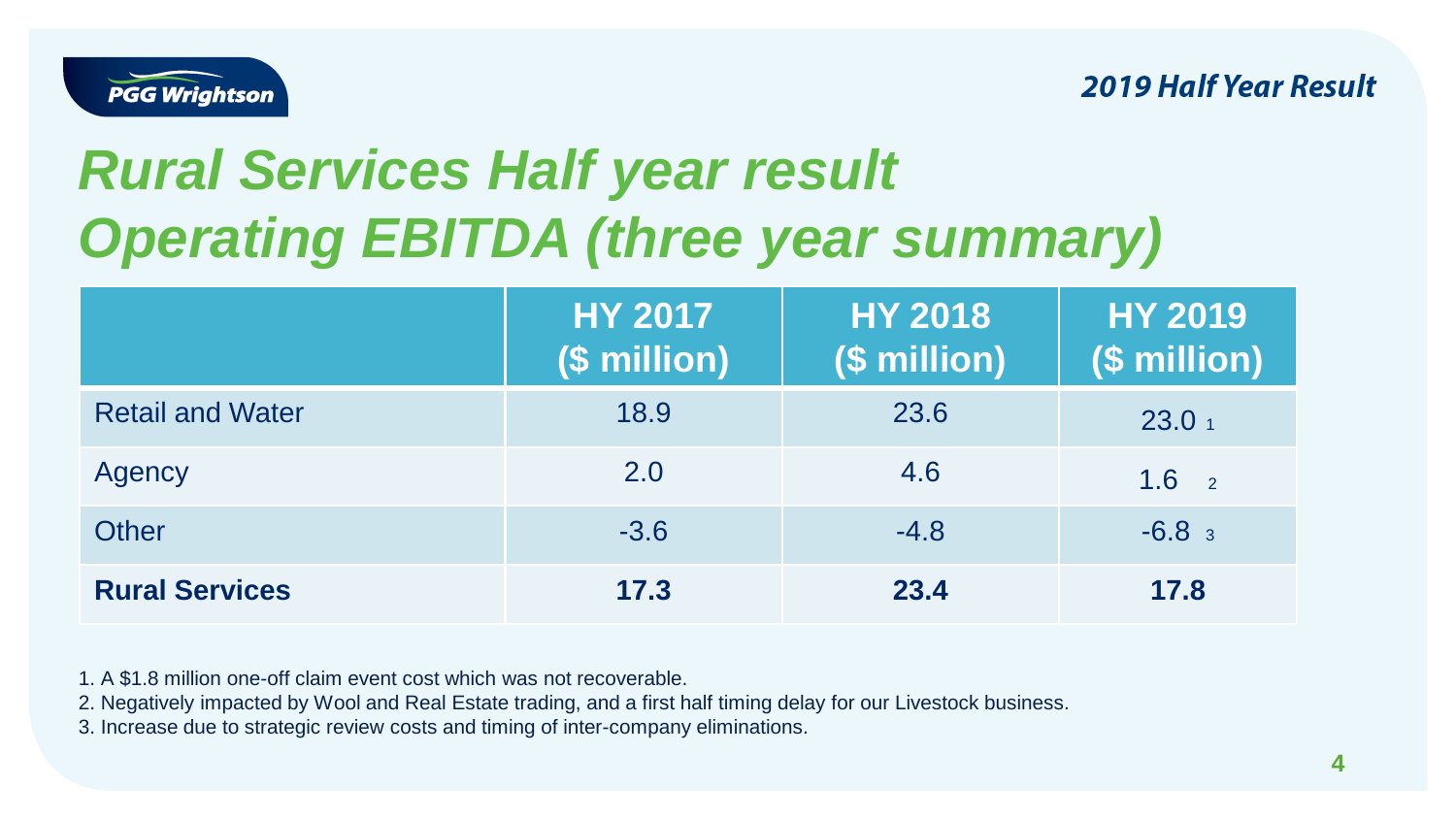



### *Seed and Grain*

- Seed and Grain is now accounted for as a discontinued operation, which does not impact Operating EBITDA but does impact NPAT.
- For the six months ending 31 December 2019 Seed and Grain posted a net loss after tax of \$8.6 million compared with a net profit after tax of \$2.7 million for the same period in FY2018.
- This under performance relates primarily to the South American operations, in particular the AgroCentro joint venture (of which Seed and Grain acquired the remaining 50 percent during this period). Conditions in the agricultural sector in Uruguay remain challenging given the continuing effects of the droughts and floods experienced in the region, combined with lower commodity prices.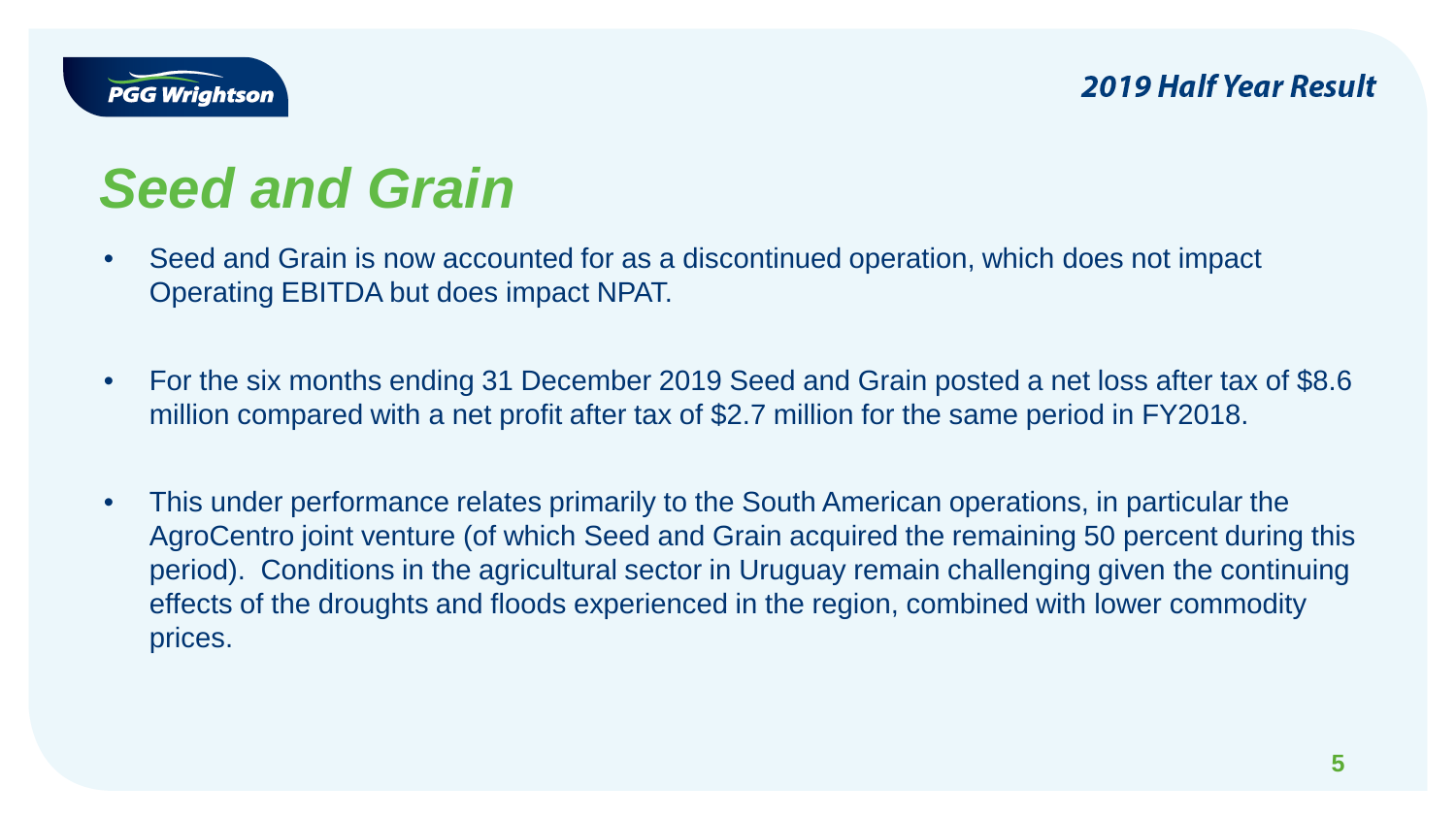

### *Interim dividend*

- An interim dividend of 0.75 cents per share has been declared.
- Dividend to be fully imputed.
- To be paid on 5 April 2019 to shareholders on the share register on 15 March 2019.
- Dividend declaration is based on the performance of the Rural Services businesses.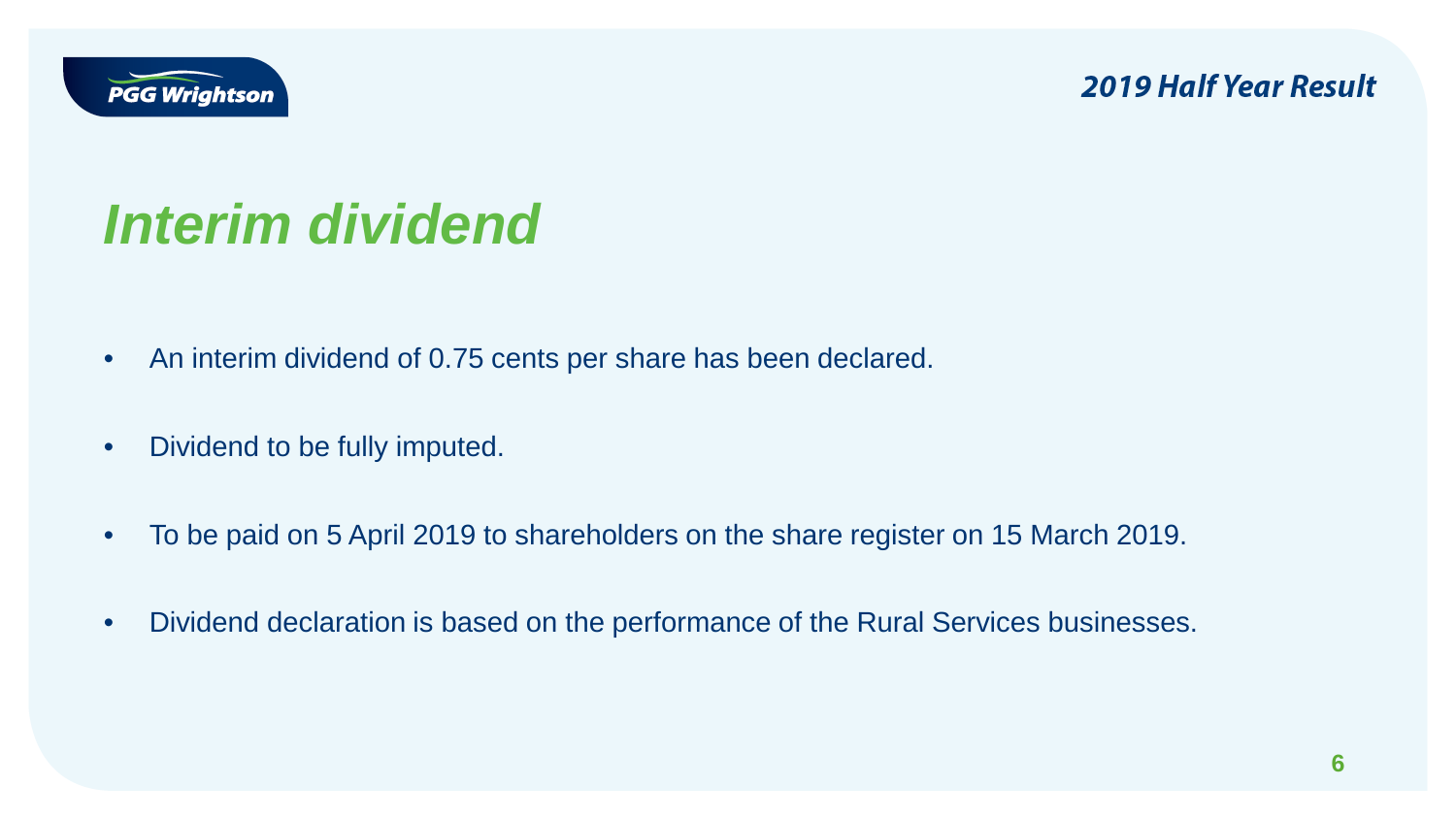

# *Outlook for FY2019 (full year to 30 June 2019)*

- On balance PGW remains cautious for the remainder of the financial year
- Full year Operating EBITDA for FY2019 to be similar to FY2017, in the range of \$25 to \$30 million
- Final full year NPAT to be driven by gain on sale of Seed and Grain